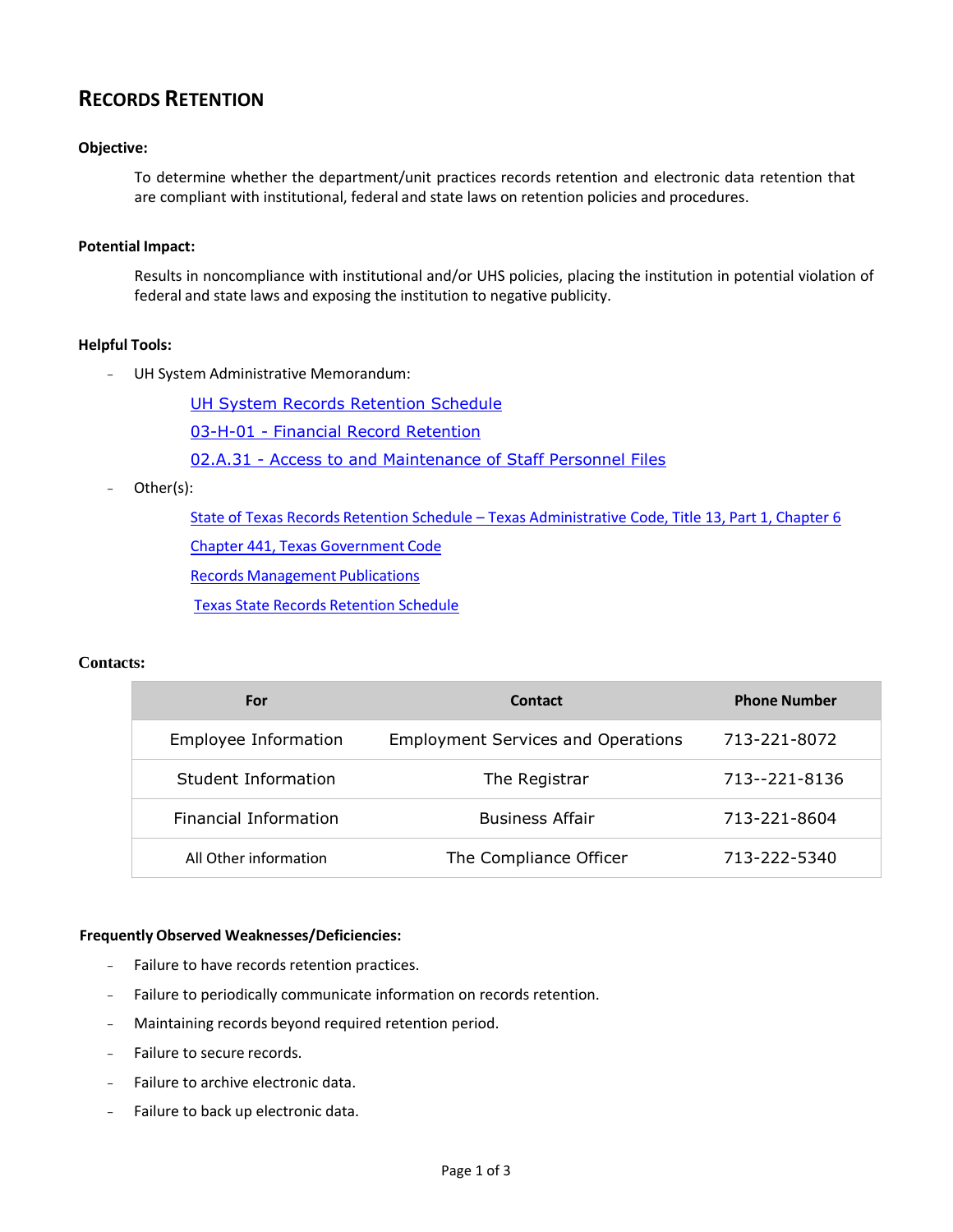#### **Best Business Practices:**

- 1. Maintain all required departmental records for the appropriate retention period. Example: payroll related documents – four years; Purchase Requisitions – fiscal year end plus three years.
- 2. Develop internal record retention guidelines/procedures as necessary and ensure communication of these guidelines, as well as UHS guidelines to all employees. Additionally, inform users that the information stored electronically (or via computer) including email, may be subject to disclosure under open record laws.
- 3. Develop and implement storing and purging/destruction policies and procedures.
- 4. Avoid keeping unnecessary records(This could increase liability as well as decrease available storage space.)
- 5. Ensure security of all records by limiting access to those who have a job-related need-to-know.
- 6. Ensure all work‐related electronic data is archived and backed up.
- **Case Scenario:** An office coordinator for a department maintains several years of student files within an office in boxes. These files contain student grades, student personal data, exam grades, etc. The coordinator also has employee files dating back 15 years with leave information and physician statements. The office remains locked, however, the information is not safeguarded within the office and several employees have keys, including master keys. The coordinator shreds records as time permits, but is unsure of how long to maintain certain records. Additionally, when the department business administrator is asked where and what student and employee records may exist in the department, the administrator is unsure. What concerns and risks are associated with the records in this office?
- **Case Scenario Answer:** This scenario contains several concerns related to record retention, record security/safeguarding, and legal liability. The student and employee information should be secured under lock and key by the office coordinator, because access should be restricted to only those with a work related need to know. Additionally, the office coordinator has no idea of how long to maintain certain records and when to dispose of them because the department does not have internal record retention procedures, and has not communicated information to employees on the records retention guidelines. In this case, employee leave information need only be maintained for four years, and medical information should be destroyed once it has served the purpose for which it was solicited, and maintaining them longer creates unwarranted safeguarding risks. Finally, the department business administrator has not taken steps to identify what students' and employees' records exist in the department, and to ensure that proper protection and retention procedures are established.